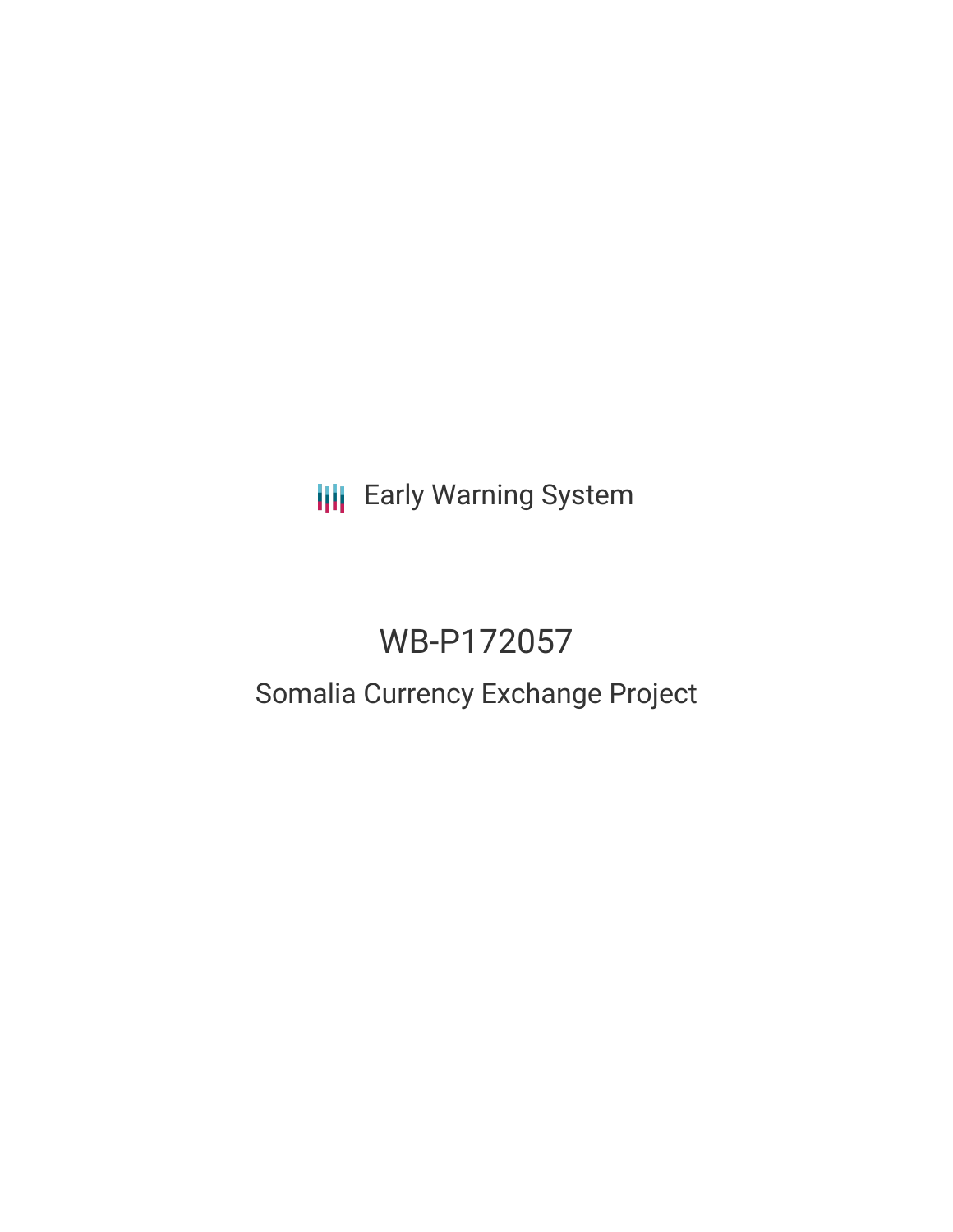

| <b>Countries</b>              | Somalia                        |
|-------------------------------|--------------------------------|
| <b>Financial Institutions</b> | World Bank (WB)                |
| <b>Status</b>                 | Proposed                       |
| <b>Bank Risk Rating</b>       | A                              |
| <b>Voting Date</b>            | 2020-06-25                     |
| <b>Borrower</b>               | Ministry of Finance            |
| <b>Sectors</b>                | Finance, Technical Cooperation |
| <b>Investment Type(s)</b>     | <b>Advisory Services</b>       |
| <b>Project Cost (USD)</b>     | \$55.00 million                |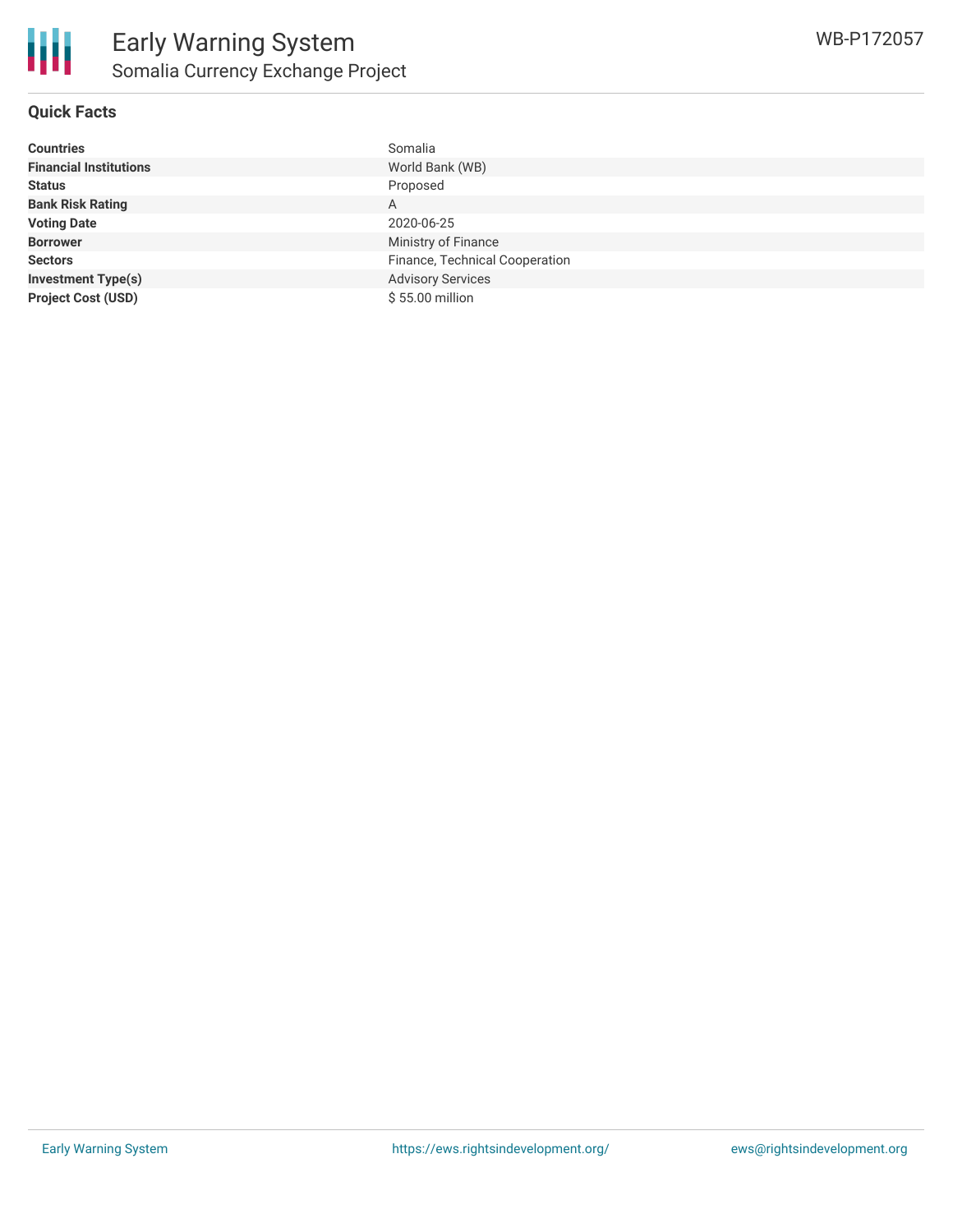

# **Project Description**

The Development Objective of the project is to support the issuance of a new, legal, low denomination national currency notes to replace the counterfeit and old notes currently in circulation.

The project has four components:

- 1. Currency design and planning of implementation activities: The CBS will issue banknotes with low denominations and appropriate security features, namely SOS 1,000, SOS 2,000, SOS 5,000, and SOS 10,000. The CBS has already began to work on the design of the new currency and has completed the currency specifications including size, security features, and other specifications. The new series of banknotes will have much improved security features compared to the series from 1983–90 and will be difficult and time-consuming to copy by both traditional and computer-based printing methods. Typically, local counterfeiters do not exhibit sophisticated techniques and use crude in-house techniques. At this stage, the project will fund planning activities by the CBS, including development of a clear logistics and communication plan.
- 2. Currency exchange implementation: Through this component the CBS will implement all currency exchange activities. Printing of banknotes will be procured internationally through a competitive tendering process. There are several specialized currency printing firms with facilities in the U.K., US, Germany, Switzerland and Russia that would be eligible to bid for this project. Delivery of the banknotes will be done by the vendor(s)8 via air or ship to Mogadishu, upon clearance by the CBS/Currency Management Unit. Transportation from the harbor/airport to this facility would be arranged with Somali security and AMISOM forces. In addition, the communication consultant hired under the project will execute all communication activities by coordinating with key stakeholders. The new banknotes will be distributed through MTBs and the process is expected to not to exceed 90-100 days.
- 3. Ongoing technical assistance: Subject to securing adequate funding, the project will finance TA to the CBS to ensure sustainability of the project. The CBS organizational reform and governance (including having a wellfunctioning currency management unit) and stronger financial sector regulations (including mobile money operators) will be needed to ensure that new national currency can be managed appropriately and achieve the development objectives of 'a sound and stable legal tender national currency'.
- 4. Financial management, and monitoring and evaluation: This component would finance all the costs pertaining the Project Implementation Unit (PIU) within implementing entity; financial management, and monitoring and evaluation (M&E).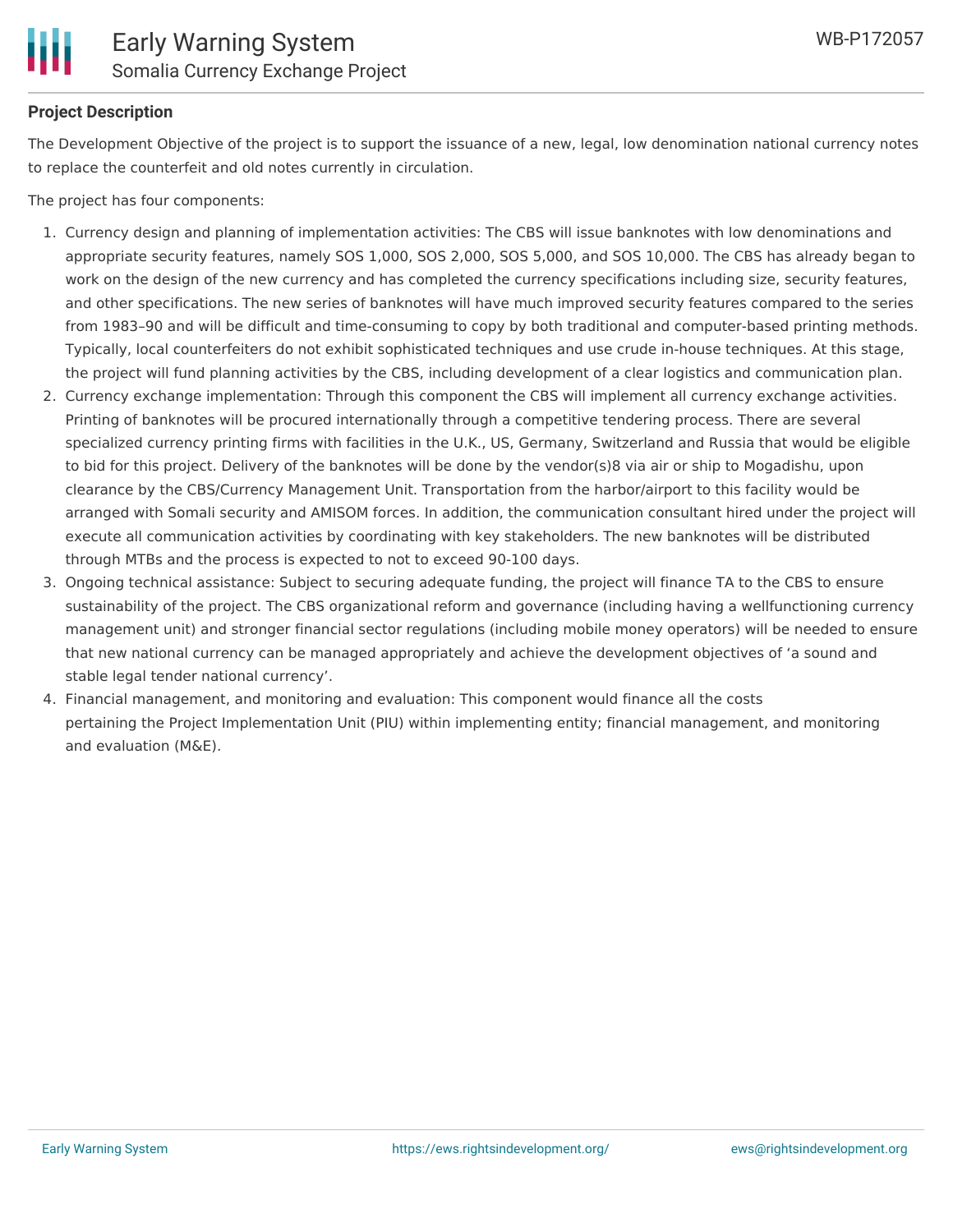

# **Investment Description**

World Bank (WB)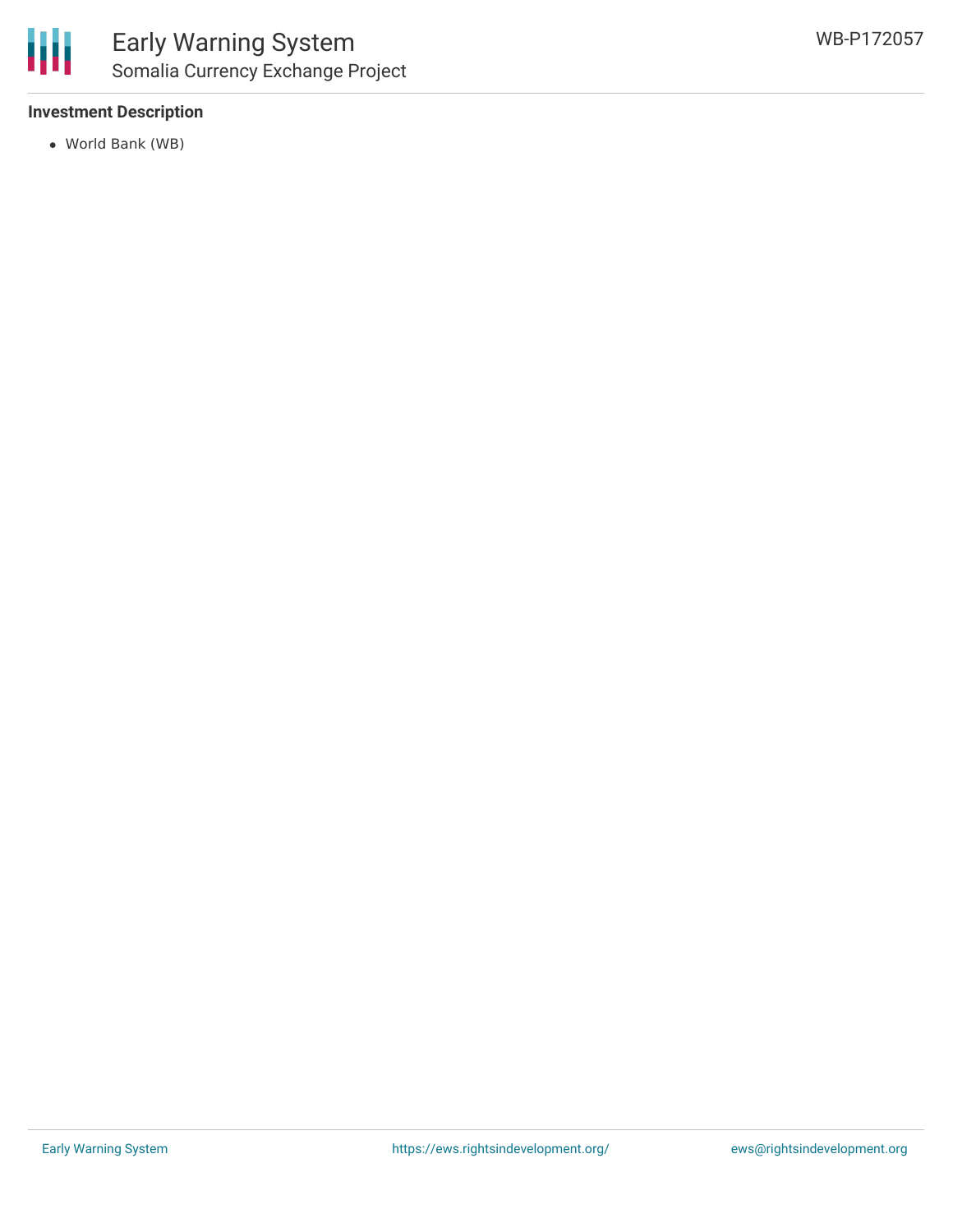

### **Contact Information**

#### **World Bank:**

Alwaleed Fareed Alatabani, Neema Mwingu Lead Financial Sector Specialist

#### **Borrower:**

Ministry of Finance Abdirahman Duale Beyle Minister [mof@mof.gov.so](mailto:mof@mof.gov.so)

#### **Implementing Agency:**

Central Bank of Somalia Abdirahman Mohamed Abdullahi Governor [info@centralbank.gov.so](mailto:info@centralbank.gov.so)

#### **ACCOUNTABILITY MECHANISM OF WORLD BANK**

The World Bank Inspection Panel is the independent complaint mechanism and fact-finding body for people who believe they are likely to be, or have been, adversely affected by a World Bank-financed project. If you submit a complaint to the Inspection Panel, they may investigate to assess whether the World Bank is following its own policies and procedures for preventing harm to people or the environment. You can contact the Inspection Panel or submit a complaint by emailing ipanel@worldbank.org. You can learn more about the Inspection Panel and how to file a complaint at: http://ewebapps.worldbank.org/apps/ip/Pages/Home.aspx.